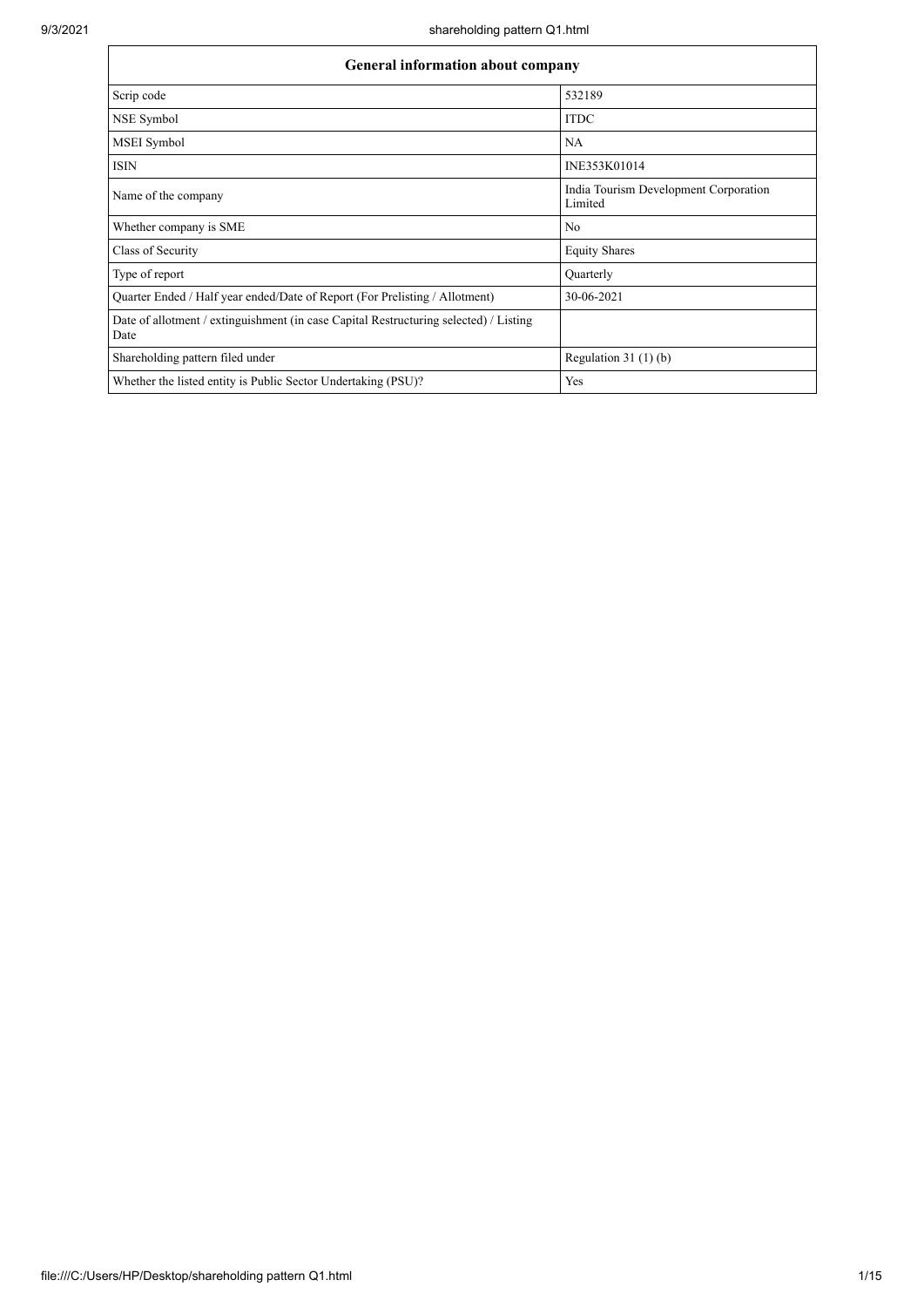|                | <b>Declaration</b>                                                                          |                |                                |                       |                             |  |  |  |  |  |  |
|----------------|---------------------------------------------------------------------------------------------|----------------|--------------------------------|-----------------------|-----------------------------|--|--|--|--|--|--|
| Sr.<br>No.     | Particular                                                                                  | Yes/No         | Promoter and<br>Promoter Group | Public<br>shareholder | Non Promoter-<br>Non Public |  |  |  |  |  |  |
| $\mathbf{1}$   | Whether the Listed Entity has issued any partly paid up shares?                             | No             | No                             | N <sub>o</sub>        | N <sub>o</sub>              |  |  |  |  |  |  |
| $\overline{2}$ | Whether the Listed Entity has issued any Convertible Securities<br>$\overline{\mathcal{L}}$ | N <sub>o</sub> | No                             | N <sub>0</sub>        | N <sub>0</sub>              |  |  |  |  |  |  |
| 3              | Whether the Listed Entity has issued any Warrants?                                          | N <sub>0</sub> | N <sub>0</sub>                 | N <sub>o</sub>        | N <sub>0</sub>              |  |  |  |  |  |  |
| $\overline{4}$ | Whether the Listed Entity has any shares against which<br>depository receipts are issued?   | No             | No                             | No                    | N <sub>o</sub>              |  |  |  |  |  |  |
| 5              | Whether the Listed Entity has any shares in locked-in?                                      | N <sub>o</sub> | No                             | No                    | N <sub>o</sub>              |  |  |  |  |  |  |
| 6              | Whether any shares held by promoters are pledge or otherwise<br>encumbered?                 | N <sub>o</sub> | No                             |                       |                             |  |  |  |  |  |  |
| $\overline{7}$ | Whether company has equity shares with differential voting<br>rights?                       | N <sub>0</sub> | No                             | No                    | N <sub>o</sub>              |  |  |  |  |  |  |
| 8              | Whether the listed entity has any significant beneficial owner?                             | N <sub>0</sub> |                                |                       |                             |  |  |  |  |  |  |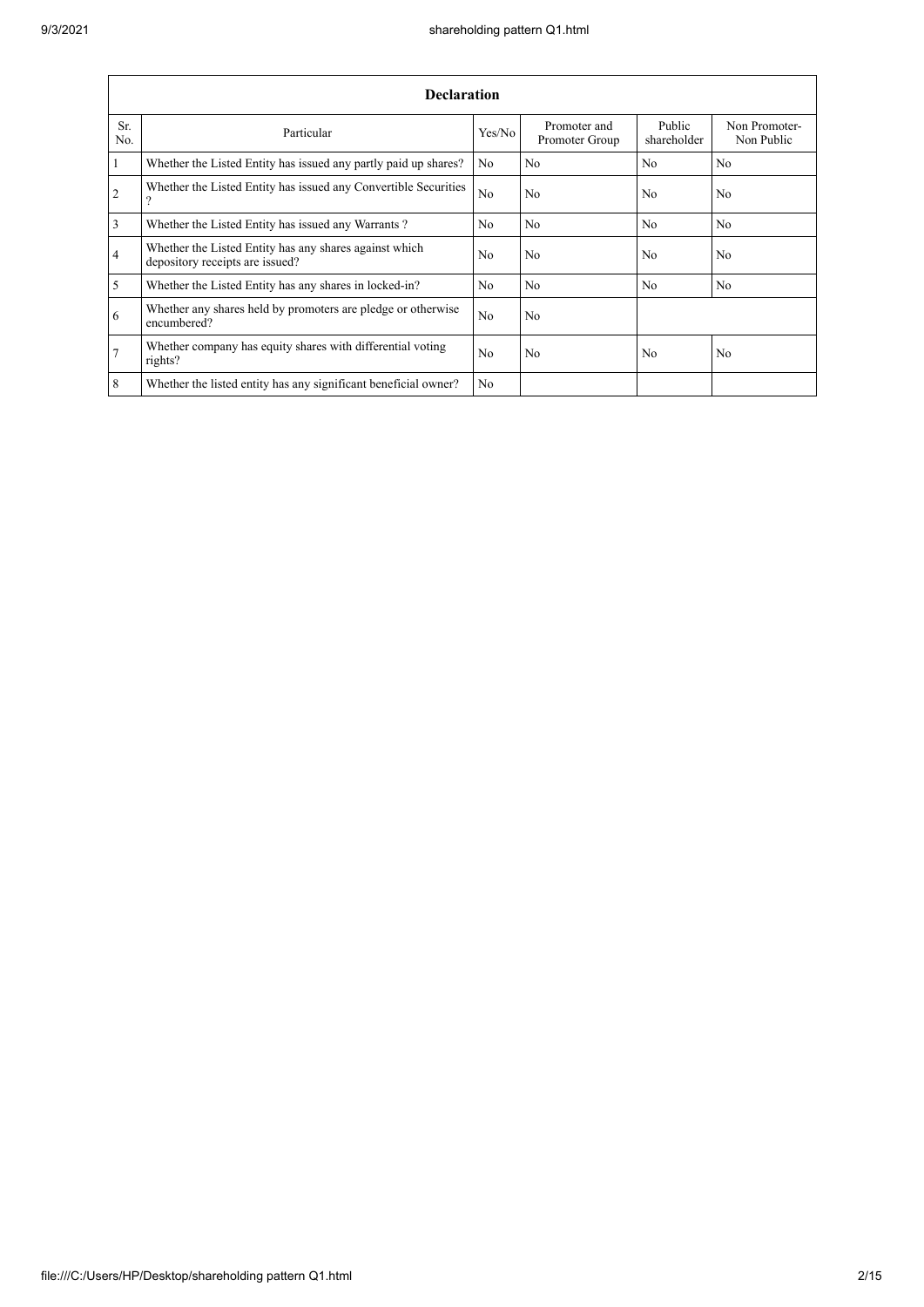|                                           |                                           |              |                      |                       |                          |                              | Table I - Summary Statement holding of specified securities |                                                                  |               |          |                                   |
|-------------------------------------------|-------------------------------------------|--------------|----------------------|-----------------------|--------------------------|------------------------------|-------------------------------------------------------------|------------------------------------------------------------------|---------------|----------|-----------------------------------|
| Category<br>Category<br>of<br>(1)<br>(II) |                                           | Nos. Of      | No. of<br>fully paid | No. Of<br>Partly      | No. Of<br>shares         | Total nos.<br>shares         | Shareholding as a<br>% of total no. of                      | Number of Voting Rights held in each<br>class of securities (IX) |               |          |                                   |
|                                           | shareholder                               | shareholders | up equity            | paid-up<br>equity     | underlying<br>Depository | held (VII)                   | shares (calculated<br>as per SCRR,                          | No of Voting (XIV) Rights                                        |               |          | Total as a<br>$%$ of<br>$(A+B+C)$ |
|                                           |                                           | (III)        | shares<br>held (IV)  | shares<br>held<br>(V) | Receipts<br>(VI)         | $= (IV) +$<br>$(V)$ + $(VI)$ | 1957) (VIII) As a<br>% of $(A+B+C2)$                        | Class eg:<br>X                                                   | Class<br>eg:y | Total    |                                   |
| (A)                                       | Promoter<br>&<br>Promoter<br>Group        |              | 74641681             |                       |                          | 74641681                     | 87.03                                                       | 74641681                                                         |               | 74641681 | 87.03                             |
| (B)                                       | Public                                    | 17106        | 11127719             |                       |                          | 11127719                     | 12.97                                                       | 11127719                                                         |               | 11127719 | 12.97                             |
| (C)                                       | Non<br>Promoter-<br>Non Public            |              |                      |                       |                          |                              |                                                             |                                                                  |               |          |                                   |
| (C1)                                      | <b>Shares</b><br>underlying<br><b>DRs</b> |              |                      |                       |                          |                              |                                                             |                                                                  |               |          |                                   |
| (C2)                                      | Shares held<br>by<br>Employee<br>Trusts   |              |                      |                       |                          |                              |                                                             |                                                                  |               |          |                                   |
|                                           | Total                                     | 17107        | 85769400             |                       |                          | 85769400                     | 100                                                         | 85769400                                                         |               | 85769400 | 100                               |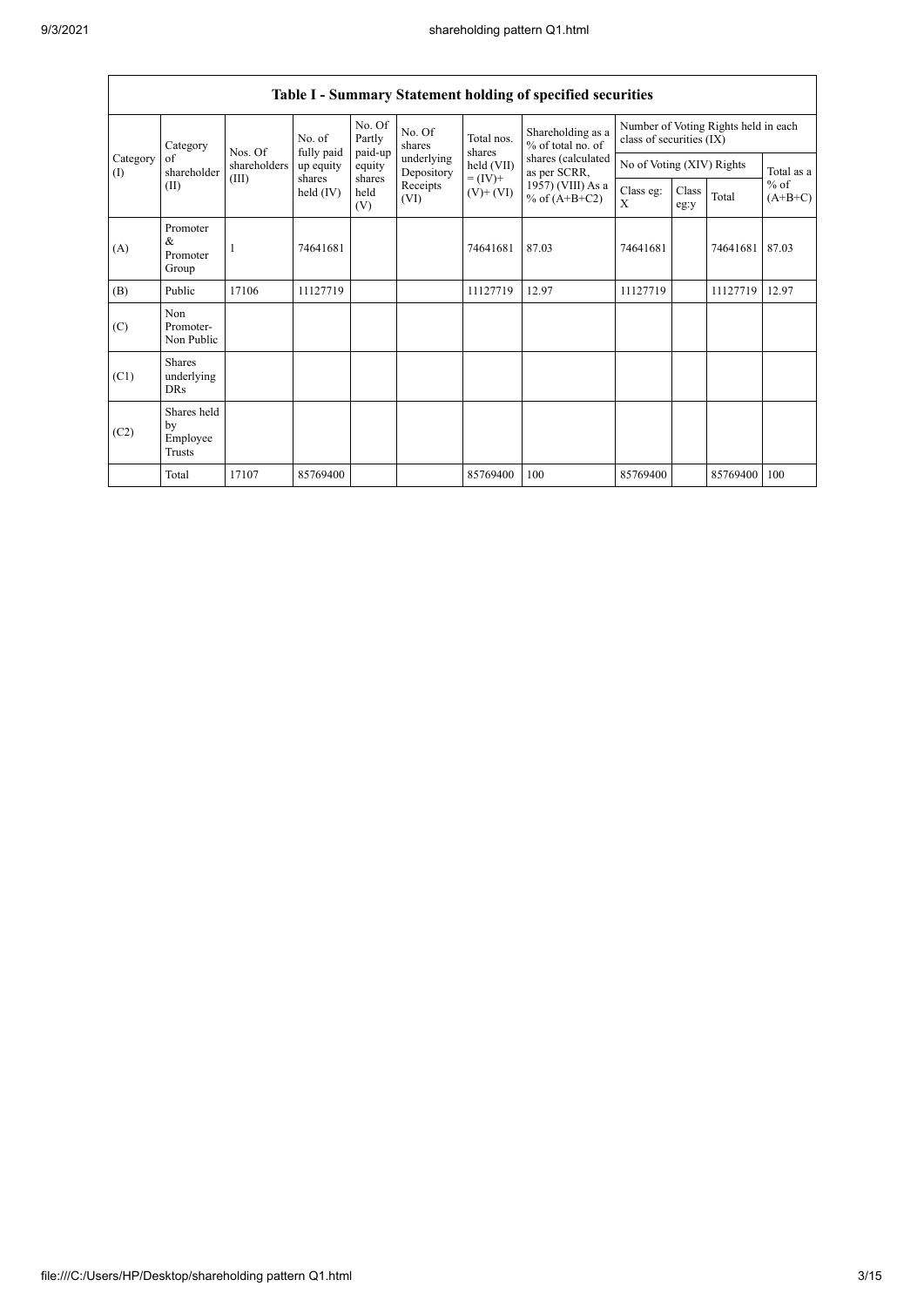|                 | Table I - Summary Statement holding of specified securities |                                                 |                                    |                                                                                                               |                                                                                            |                                        |                                                  |                                                                               |                                                                    |                                       |  |
|-----------------|-------------------------------------------------------------|-------------------------------------------------|------------------------------------|---------------------------------------------------------------------------------------------------------------|--------------------------------------------------------------------------------------------|----------------------------------------|--------------------------------------------------|-------------------------------------------------------------------------------|--------------------------------------------------------------------|---------------------------------------|--|
| Category<br>(1) | Category<br>of<br>shareholder<br>(II)                       | No. Of<br><b>Shares</b><br>Underlying           | No. of<br>Shares<br>Underlying     | No. Of Shares<br>Underlying<br>Outstanding<br>convertible<br>securities and<br>No. Of<br>Warrants (Xi)<br>(a) | Shareholding, as a %<br>assuming full<br>conversion of<br>convertible securities (         | Number of<br>Locked in<br>shares (XII) |                                                  | Number of<br><b>Shares</b><br>pledged or<br>otherwise<br>encumbered<br>(XIII) |                                                                    | Number of<br>equity shares<br>held in |  |
|                 |                                                             | Outstanding<br>convertible<br>securities<br>(X) | Outstanding<br>Warrants<br>$(X_i)$ |                                                                                                               | as a percentage of<br>diluted share capital)<br>$(XI) = (VII)+(X) As a %$<br>of $(A+B+C2)$ | No.<br>(a)                             | As a<br>$%$ of<br>total<br>Shares<br>held<br>(b) | No.<br>(a)                                                                    | As $\mathbf{a}$<br>$%$ of<br>total<br><b>Shares</b><br>held<br>(b) | dematerialized<br>form $(XIV)$        |  |
| (A)             | Promoter<br>$\&$<br>Promoter<br>Group                       |                                                 |                                    |                                                                                                               | 87.03                                                                                      |                                        |                                                  |                                                                               |                                                                    | 74641681                              |  |
| (B)             | Public                                                      |                                                 |                                    |                                                                                                               | 12.97                                                                                      |                                        |                                                  |                                                                               |                                                                    | 11123204                              |  |
| (C)             | Non<br>Promoter-<br>Non Public                              |                                                 |                                    |                                                                                                               |                                                                                            |                                        |                                                  |                                                                               |                                                                    |                                       |  |
| (C1)            | <b>Shares</b><br>underlying<br><b>DRs</b>                   |                                                 |                                    |                                                                                                               |                                                                                            |                                        |                                                  |                                                                               |                                                                    |                                       |  |
| (C2)            | Shares held<br>by<br>Employee<br><b>Trusts</b>              |                                                 |                                    |                                                                                                               |                                                                                            |                                        |                                                  |                                                                               |                                                                    |                                       |  |
|                 | Total                                                       |                                                 |                                    |                                                                                                               | 100                                                                                        |                                        |                                                  |                                                                               |                                                                    | 85764885                              |  |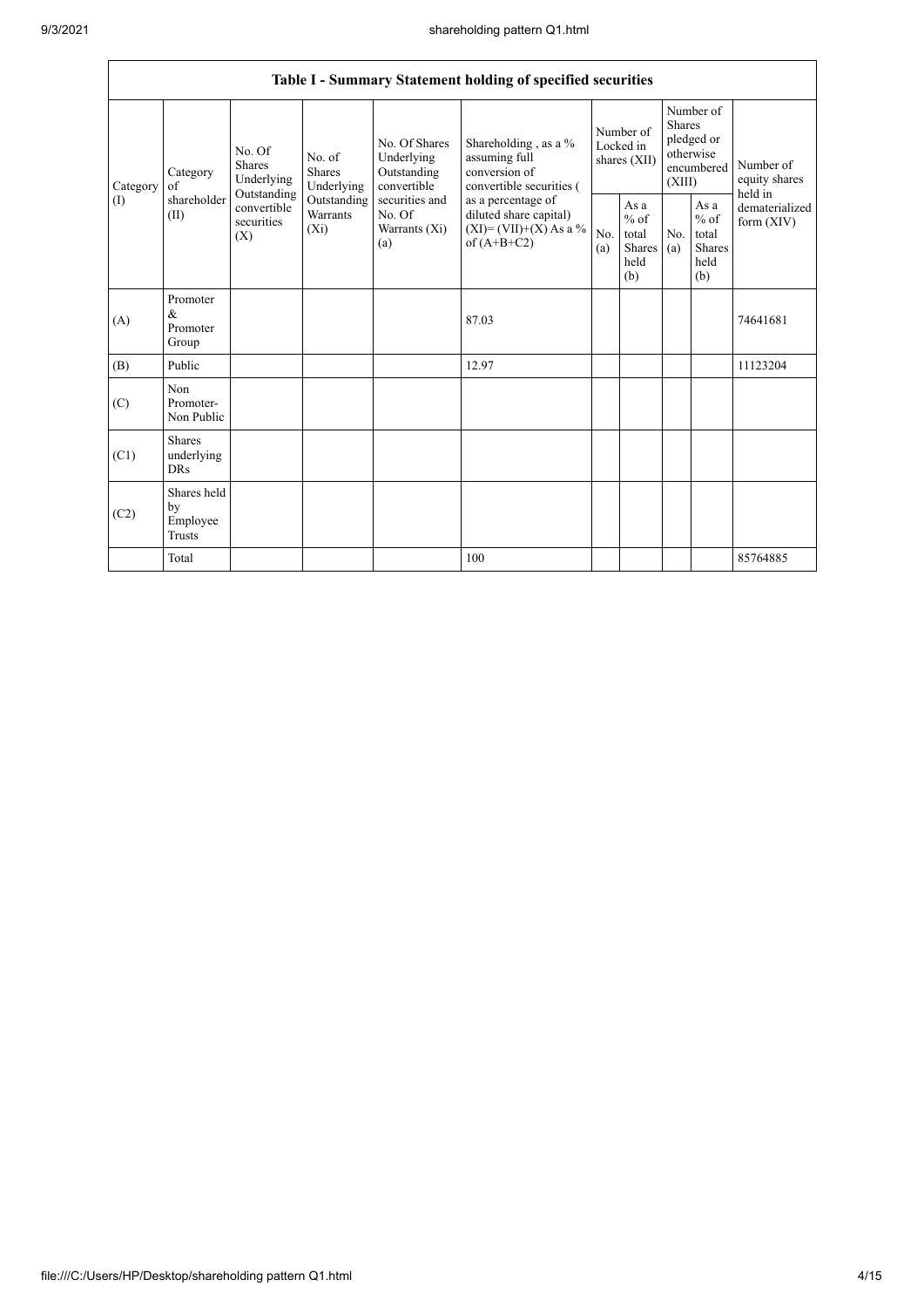$\mathsf{r}$ 

| Table II - Statement showing shareholding pattern of the Promoter and Promoter Group        |                                                                                                            |                         |                                   |                                 |                                    |                             |                                              |                           |               |                                      |                           |  |  |
|---------------------------------------------------------------------------------------------|------------------------------------------------------------------------------------------------------------|-------------------------|-----------------------------------|---------------------------------|------------------------------------|-----------------------------|----------------------------------------------|---------------------------|---------------|--------------------------------------|---------------------------|--|--|
|                                                                                             |                                                                                                            |                         | No. of                            | No.<br>Of                       | No. Of                             | Total nos.                  | Shareholding<br>as a % of total              | class of securities (IX)  |               | Number of Voting Rights held in each |                           |  |  |
| Sr.                                                                                         | Category &<br>Name of the<br>Shareholders                                                                  | Nos. Of<br>shareholders | fully paid<br>up equity<br>shares | Partly<br>paid-<br>up           | shares<br>underlying<br>Depository | shares<br>held<br>$(VII) =$ | no. of shares<br>(calculated as<br>per SCRR, | No of Voting (XIV) Rights |               |                                      | Total<br>as a %<br>of     |  |  |
|                                                                                             | $($ I                                                                                                      | (III)                   | held $(IV)$                       | equity<br>shares<br>held<br>(V) | Receipts<br>(VI)                   | $(IV)+$<br>$(V)$ + $(VI)$   | 1957) (VIII)<br>As a % of<br>$(A+B+C2)$      | Class eg:<br>X            | Class<br>eg:y | Total                                | Total<br>Voting<br>rights |  |  |
| A                                                                                           | Table II - Statement showing shareholding pattern of the Promoter and Promoter Group                       |                         |                                   |                                 |                                    |                             |                                              |                           |               |                                      |                           |  |  |
| (1)                                                                                         | Indian                                                                                                     |                         |                                   |                                 |                                    |                             |                                              |                           |               |                                      |                           |  |  |
| (b)                                                                                         | Central<br>Government/<br>State<br>Government(s)                                                           | $\mathbf{1}$            | 74641681                          |                                 |                                    | 74641681                    | 87.03                                        | 74641681                  |               | 74641681                             | 87.03                     |  |  |
| Sub-Total<br>(A)(1)                                                                         |                                                                                                            | $\mathbf{1}$            | 74641681                          |                                 |                                    | 74641681                    | 87.03                                        | 74641681                  |               | 74641681                             | 87.03                     |  |  |
| (2)                                                                                         | Foreign                                                                                                    |                         |                                   |                                 |                                    |                             |                                              |                           |               |                                      |                           |  |  |
| Total<br>Shareholding<br>of Promoter<br>and Promoter<br>Group $(A)=$<br>$(A)(1)+(A)$<br>(2) |                                                                                                            | 1                       | 74641681                          |                                 |                                    | 74641681                    | 87.03                                        | 74641681                  |               | 74641681                             | 87.03                     |  |  |
| B                                                                                           | Table III - Statement showing shareholding pattern of the Public shareholder                               |                         |                                   |                                 |                                    |                             |                                              |                           |               |                                      |                           |  |  |
| (1)                                                                                         | Institutions                                                                                               |                         |                                   |                                 |                                    |                             |                                              |                           |               |                                      |                           |  |  |
| (a)                                                                                         | Mutual Funds                                                                                               | $\mathbf{1}$            | 27                                |                                 |                                    | 27                          | $\boldsymbol{0}$                             | $27\,$                    |               | 27                                   | $\boldsymbol{0}$          |  |  |
| Sub-Total<br>(B)(1)                                                                         |                                                                                                            | $\mathbf{1}$            | 27                                |                                 |                                    | 27                          | $\boldsymbol{0}$                             | 27                        |               | 27                                   | $\boldsymbol{0}$          |  |  |
| (3)                                                                                         | Non-institutions                                                                                           |                         |                                   |                                 |                                    |                             |                                              |                           |               |                                      |                           |  |  |
| (a(i))                                                                                      | Individuals -<br>i.Individual<br>shareholders<br>holding<br>nominal share<br>capital up to<br>Rs. 2 lakhs. | 16743                   | 1810360                           |                                 |                                    | 1810360                     | 2.11                                         | 1810360                   |               | 1810360                              | 2.11                      |  |  |
| (e)                                                                                         | Any Other<br>(specify)                                                                                     | 362                     | 9317332                           |                                 |                                    | 9317332                     | 10.86                                        | 9317332                   |               | 9317332                              | 10.86                     |  |  |
| Sub-Total<br>(B)(3)                                                                         |                                                                                                            | 17105                   | 11127692                          |                                 |                                    | 11127692                    | 12.97                                        | 11127692                  |               | 11127692                             | 12.97                     |  |  |
| <b>Total Public</b><br>Shareholding<br>$(B)=(B)(1)+$<br>$(B)(2)+(B)$<br>(3)                 |                                                                                                            | 17106                   | 11127719                          |                                 |                                    | 11127719                    | 12.97                                        | 11127719                  |               | 11127719                             | 12.97                     |  |  |
| $\mathbf C$                                                                                 | Table IV - Statement showing shareholding pattern of the Non Promoter- Non Public shareholder              |                         |                                   |                                 |                                    |                             |                                              |                           |               |                                      |                           |  |  |
| Total (<br>$A+B+C2$ )                                                                       |                                                                                                            | 17107                   | 85769400                          |                                 |                                    | 85769400                    | 100                                          | 85769400                  |               | 85769400                             | 100                       |  |  |
| Total<br>$(A+B+C)$                                                                          |                                                                                                            | 17107                   | 85769400                          |                                 |                                    | 85769400                    | 100                                          | 85769400                  |               | 85769400                             | 100                       |  |  |

 $\overline{\mathsf{I}}$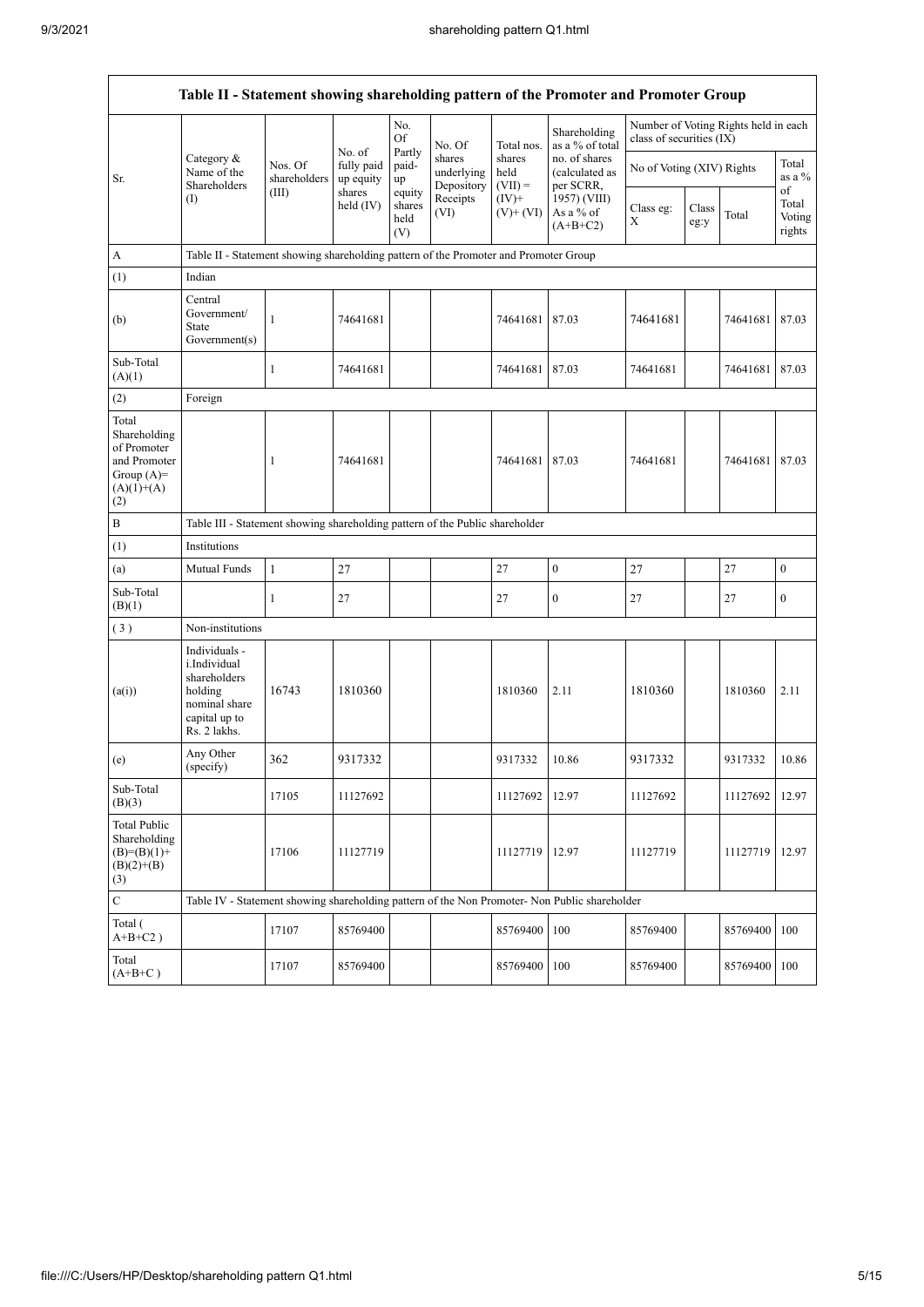$\overline{1}$ 

| Table II - Statement showing shareholding pattern of the Promoter and Promoter Group    |                                                                                                                |                                                                                      |                                                                 |                                                                                                                        |                                        |                                                  |                                                                  |                                       |                                           |  |  |  |
|-----------------------------------------------------------------------------------------|----------------------------------------------------------------------------------------------------------------|--------------------------------------------------------------------------------------|-----------------------------------------------------------------|------------------------------------------------------------------------------------------------------------------------|----------------------------------------|--------------------------------------------------|------------------------------------------------------------------|---------------------------------------|-------------------------------------------|--|--|--|
|                                                                                         | No. Of<br><b>Shares</b><br>Underlying                                                                          | No. of<br><b>Shares</b>                                                              | No. Of Shares<br>Underlying<br>Outstanding                      | Shareholding, as a %<br>assuming full<br>conversion of                                                                 | Number of<br>Locked in<br>shares (XII) |                                                  | Number of Shares<br>pledged or<br>otherwise<br>encumbered (XIII) |                                       | Number of<br>equity shares                |  |  |  |
| Sr.                                                                                     | Outstanding<br>convertible<br>securities<br>(X)                                                                | Underlying<br>Outstanding<br>Warrants<br>$(X_i)$                                     | convertible<br>securities and<br>No. Of<br>Warrants (Xi)<br>(a) | convertible securities (<br>as a percentage of<br>diluted share capital)<br>$(XI) = (VII)+(X) As a$<br>% of $(A+B+C2)$ |                                        | As a<br>$%$ of<br>total<br>Shares<br>held<br>(b) | No.<br>(a)                                                       | As a % of total<br>Shares held<br>(b) | held in<br>dematerialized<br>form $(XIV)$ |  |  |  |
| A                                                                                       |                                                                                                                | Table II - Statement showing shareholding pattern of the Promoter and Promoter Group |                                                                 |                                                                                                                        |                                        |                                                  |                                                                  |                                       |                                           |  |  |  |
| (1)                                                                                     | Indian                                                                                                         |                                                                                      |                                                                 |                                                                                                                        |                                        |                                                  |                                                                  |                                       |                                           |  |  |  |
| (b)                                                                                     |                                                                                                                |                                                                                      |                                                                 | 87.03                                                                                                                  |                                        |                                                  |                                                                  |                                       | 74641681                                  |  |  |  |
| Sub-Total (A)<br>(1)                                                                    |                                                                                                                |                                                                                      |                                                                 | 87.03                                                                                                                  |                                        |                                                  |                                                                  |                                       | 74641681                                  |  |  |  |
| (2)                                                                                     | Foreign                                                                                                        |                                                                                      |                                                                 |                                                                                                                        |                                        |                                                  |                                                                  |                                       |                                           |  |  |  |
| Total<br>Shareholding<br>of Promoter<br>and Promoter<br>Group $(A)=$<br>$(A)(1)+(A)(2)$ |                                                                                                                |                                                                                      |                                                                 | 87.03                                                                                                                  |                                        |                                                  |                                                                  |                                       | 74641681                                  |  |  |  |
| $\, {\bf B}$                                                                            |                                                                                                                |                                                                                      |                                                                 | Table III - Statement showing shareholding pattern of the Public shareholder                                           |                                        |                                                  |                                                                  |                                       |                                           |  |  |  |
| (1)                                                                                     | Institutions                                                                                                   |                                                                                      |                                                                 |                                                                                                                        |                                        |                                                  |                                                                  |                                       |                                           |  |  |  |
| (a)                                                                                     |                                                                                                                |                                                                                      |                                                                 | $\boldsymbol{0}$                                                                                                       |                                        |                                                  |                                                                  |                                       | 27                                        |  |  |  |
| Sub-Total (B)<br>(1)                                                                    |                                                                                                                |                                                                                      |                                                                 | $\boldsymbol{0}$                                                                                                       |                                        |                                                  |                                                                  |                                       | 27                                        |  |  |  |
| (3)                                                                                     | Non-institutions                                                                                               |                                                                                      |                                                                 |                                                                                                                        |                                        |                                                  |                                                                  |                                       |                                           |  |  |  |
| (a(i))                                                                                  |                                                                                                                |                                                                                      |                                                                 | 2.11                                                                                                                   |                                        |                                                  |                                                                  |                                       | 1805845                                   |  |  |  |
| (e)                                                                                     |                                                                                                                |                                                                                      |                                                                 | 10.86                                                                                                                  |                                        |                                                  |                                                                  |                                       | 9317332                                   |  |  |  |
| Sub-Total (B)<br>(3)                                                                    |                                                                                                                |                                                                                      |                                                                 | 12.97                                                                                                                  |                                        |                                                  |                                                                  |                                       | 11123177                                  |  |  |  |
| <b>Total Public</b><br>Shareholding<br>$(B)= (B)(1) +$<br>$(B)(2)+(B)(3)$               |                                                                                                                |                                                                                      |                                                                 | 12.97                                                                                                                  |                                        |                                                  |                                                                  |                                       | 11123204                                  |  |  |  |
| ${\bf C}$                                                                               |                                                                                                                |                                                                                      |                                                                 | Table IV - Statement showing shareholding pattern of the Non Promoter- Non Public shareholder                          |                                        |                                                  |                                                                  |                                       |                                           |  |  |  |
| Total (<br>$A+B+C2$ )                                                                   |                                                                                                                |                                                                                      |                                                                 | 100                                                                                                                    |                                        |                                                  |                                                                  |                                       | 85764885                                  |  |  |  |
| Total<br>$(A+B+C)$                                                                      |                                                                                                                |                                                                                      |                                                                 | 100                                                                                                                    |                                        |                                                  |                                                                  |                                       | 85764885                                  |  |  |  |
|                                                                                         | Textual<br>Disclosure of notes in case of public share holding is less than 25 percentage<br>Information $(1)$ |                                                                                      |                                                                 |                                                                                                                        |                                        |                                                  |                                                                  |                                       |                                           |  |  |  |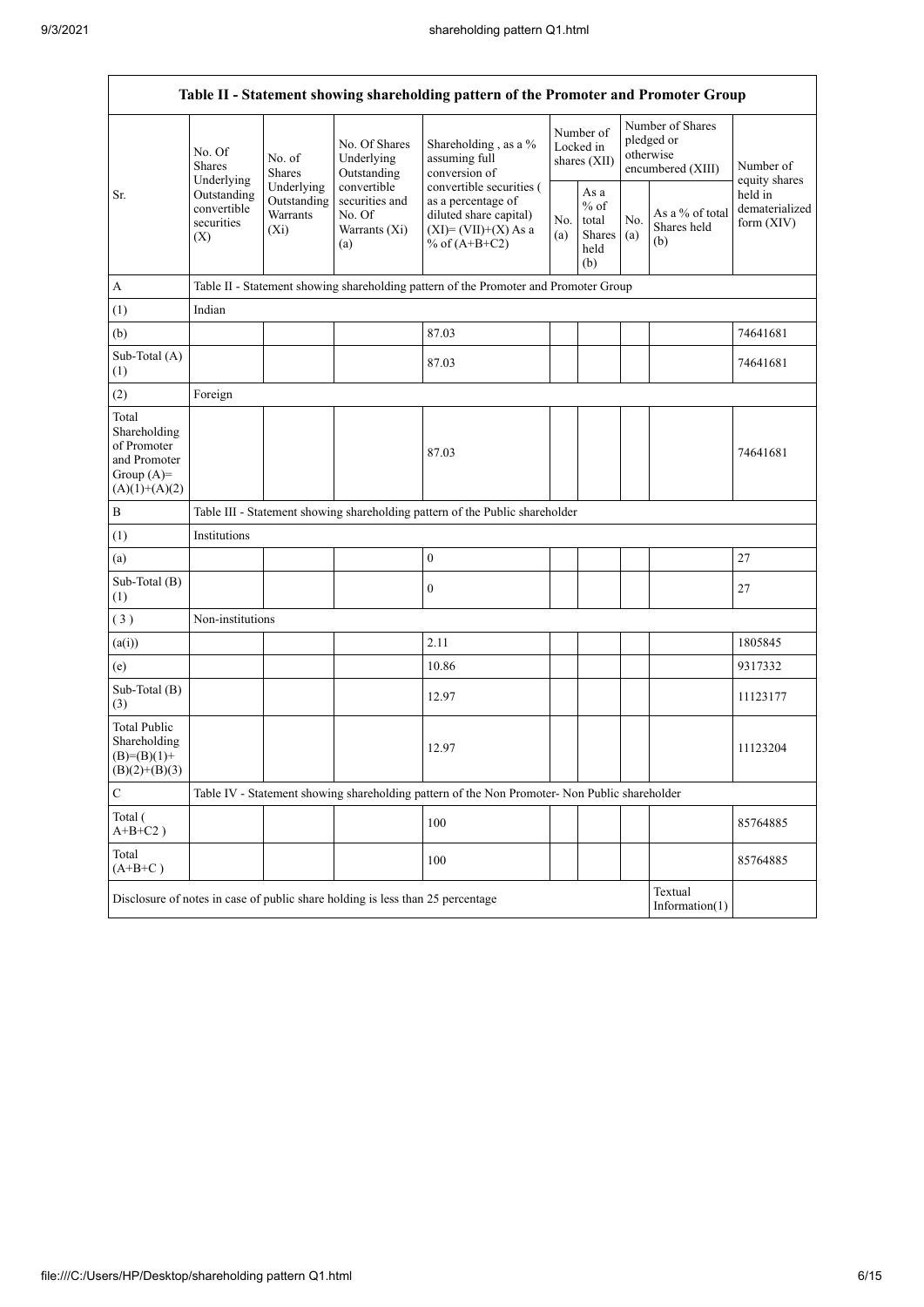| <b>Text Block</b>     |                                                                                                                                         |  |  |  |  |  |  |  |
|-----------------------|-----------------------------------------------------------------------------------------------------------------------------------------|--|--|--|--|--|--|--|
| Textual Information() | The Company is in the process of increasing the minimum public shareholding beyond 25% as the<br>matter is being looked after by DIPAM. |  |  |  |  |  |  |  |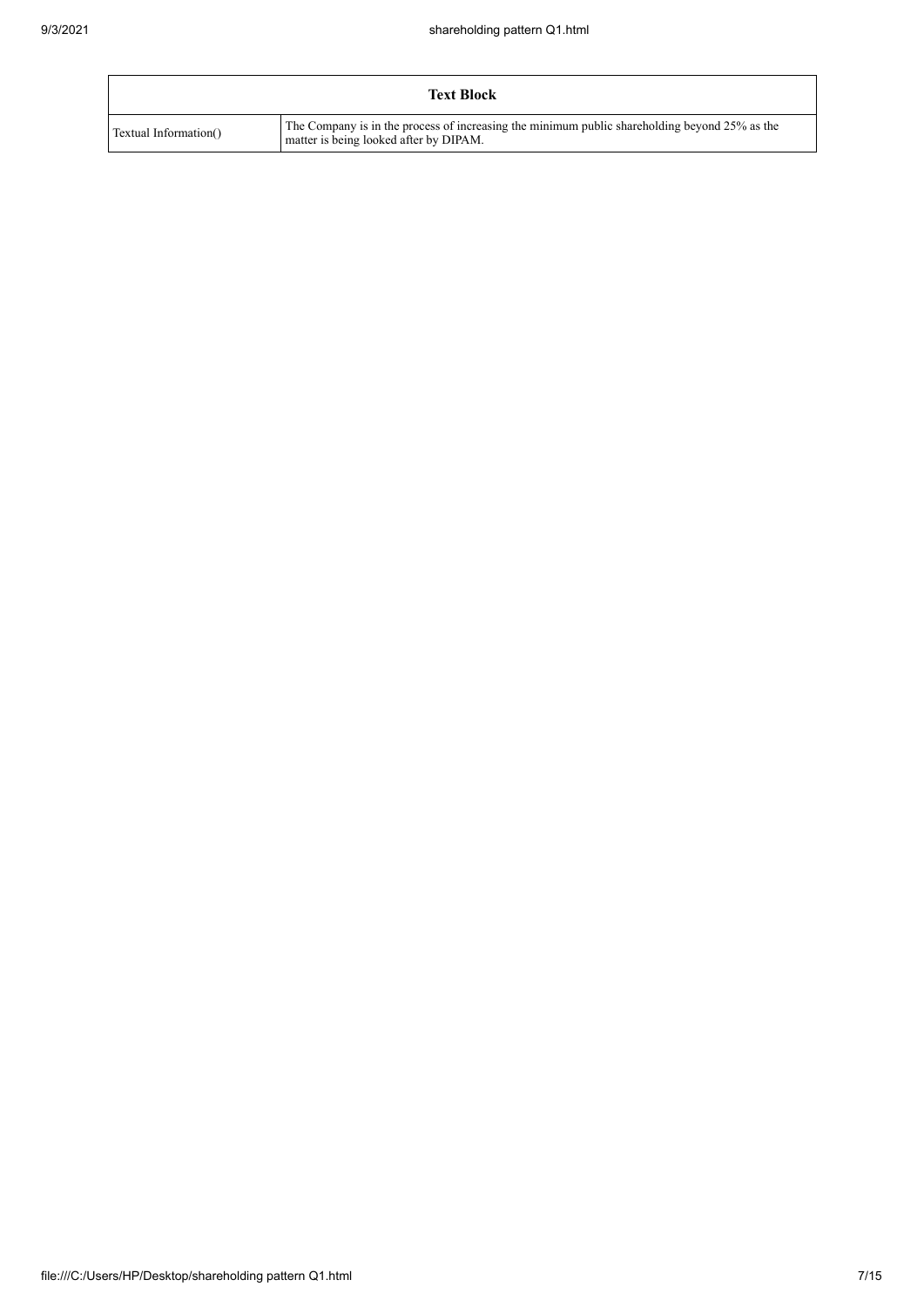| <b>Central Government/ State Government(s)</b>                                                                                                                                       |                                                               |                       |  |  |  |  |  |  |
|--------------------------------------------------------------------------------------------------------------------------------------------------------------------------------------|---------------------------------------------------------------|-----------------------|--|--|--|--|--|--|
| Searial No.                                                                                                                                                                          | $\mathbf{1}$                                                  |                       |  |  |  |  |  |  |
| Name of the<br>Shareholders (I)                                                                                                                                                      | President of India                                            | Click here to go back |  |  |  |  |  |  |
| PAN(II)                                                                                                                                                                              | ZZZZZ9999Z                                                    | Total                 |  |  |  |  |  |  |
| No. of fully paid<br>up equity shares<br>held (IV)                                                                                                                                   | 74641681                                                      | 74641681              |  |  |  |  |  |  |
| No. Of Partly paid-<br>up equity shares<br>held (V)                                                                                                                                  |                                                               |                       |  |  |  |  |  |  |
| No. Of shares<br>underlying<br>Depository<br>Receipts (VI)                                                                                                                           |                                                               |                       |  |  |  |  |  |  |
| Total nos. shares<br>held $(VII) = (IV) +$<br>$(V)+(VI)$                                                                                                                             | 74641681                                                      | 74641681              |  |  |  |  |  |  |
| Shareholding as a<br>% of total no. of<br>shares (calculated<br>as per SCRR,<br>1957) (VIII) As a<br>% of $(A+B+C2)$                                                                 | 87.03                                                         | 87.03                 |  |  |  |  |  |  |
|                                                                                                                                                                                      | Number of Voting Rights held in each class of securities (IX) |                       |  |  |  |  |  |  |
| Class eg: X                                                                                                                                                                          | 74641681                                                      | 74641681              |  |  |  |  |  |  |
| Class eg:y                                                                                                                                                                           |                                                               |                       |  |  |  |  |  |  |
| Total                                                                                                                                                                                | 74641681                                                      | 74641681              |  |  |  |  |  |  |
| Total as a % of<br><b>Total Voting rights</b>                                                                                                                                        | 87.03                                                         | 87.03                 |  |  |  |  |  |  |
| No. Of Shares<br>Underlying<br>Outstanding<br>convertible<br>securities (X)                                                                                                          |                                                               |                       |  |  |  |  |  |  |
| No. of Shares<br>Underlying<br>Outstanding<br>Warrants (Xi)                                                                                                                          |                                                               |                       |  |  |  |  |  |  |
| No. Of Shares<br>Underlying<br>Outstanding<br>convertible<br>securities and<br>warrants $(X)$                                                                                        |                                                               |                       |  |  |  |  |  |  |
| Shareholding, as a<br>% assuming full<br>conversion of<br>convertible<br>securities (as a<br>percentage of<br>diluted share<br>capital) (XI)=<br>$(VII)+(X)$ As a %<br>of $(A+B+C2)$ | 87.03                                                         | 87.03                 |  |  |  |  |  |  |
| Number of Locked in shares (XII)                                                                                                                                                     |                                                               |                       |  |  |  |  |  |  |
| No. (a)                                                                                                                                                                              |                                                               |                       |  |  |  |  |  |  |
| As a % of total<br>Shares held (b)                                                                                                                                                   |                                                               |                       |  |  |  |  |  |  |
| Number of Shares pledged or otherwise encumbered (XIII)                                                                                                                              |                                                               |                       |  |  |  |  |  |  |
| No. (a)                                                                                                                                                                              |                                                               |                       |  |  |  |  |  |  |
| As a % of total<br>Shares held (b)                                                                                                                                                   |                                                               |                       |  |  |  |  |  |  |
| Number of equity<br>shares held in<br>dematerialized<br>form (XIV)                                                                                                                   | 74641681                                                      | 74641681              |  |  |  |  |  |  |
| Reason for not providing PAN                                                                                                                                                         |                                                               |                       |  |  |  |  |  |  |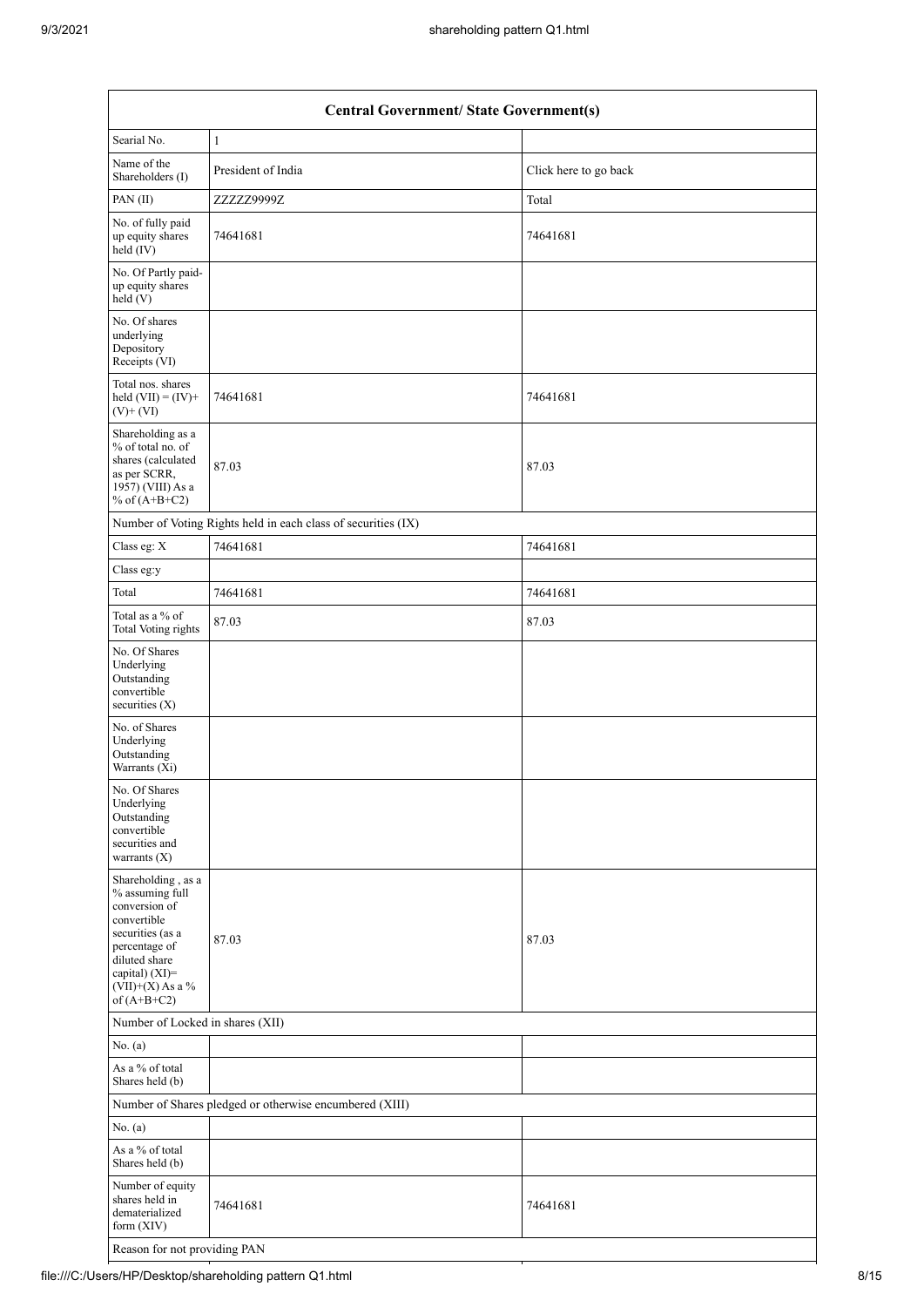| Reason for not<br>providing PAN | Textual Information(1) |  |
|---------------------------------|------------------------|--|
| Shareholder type                | Promoter               |  |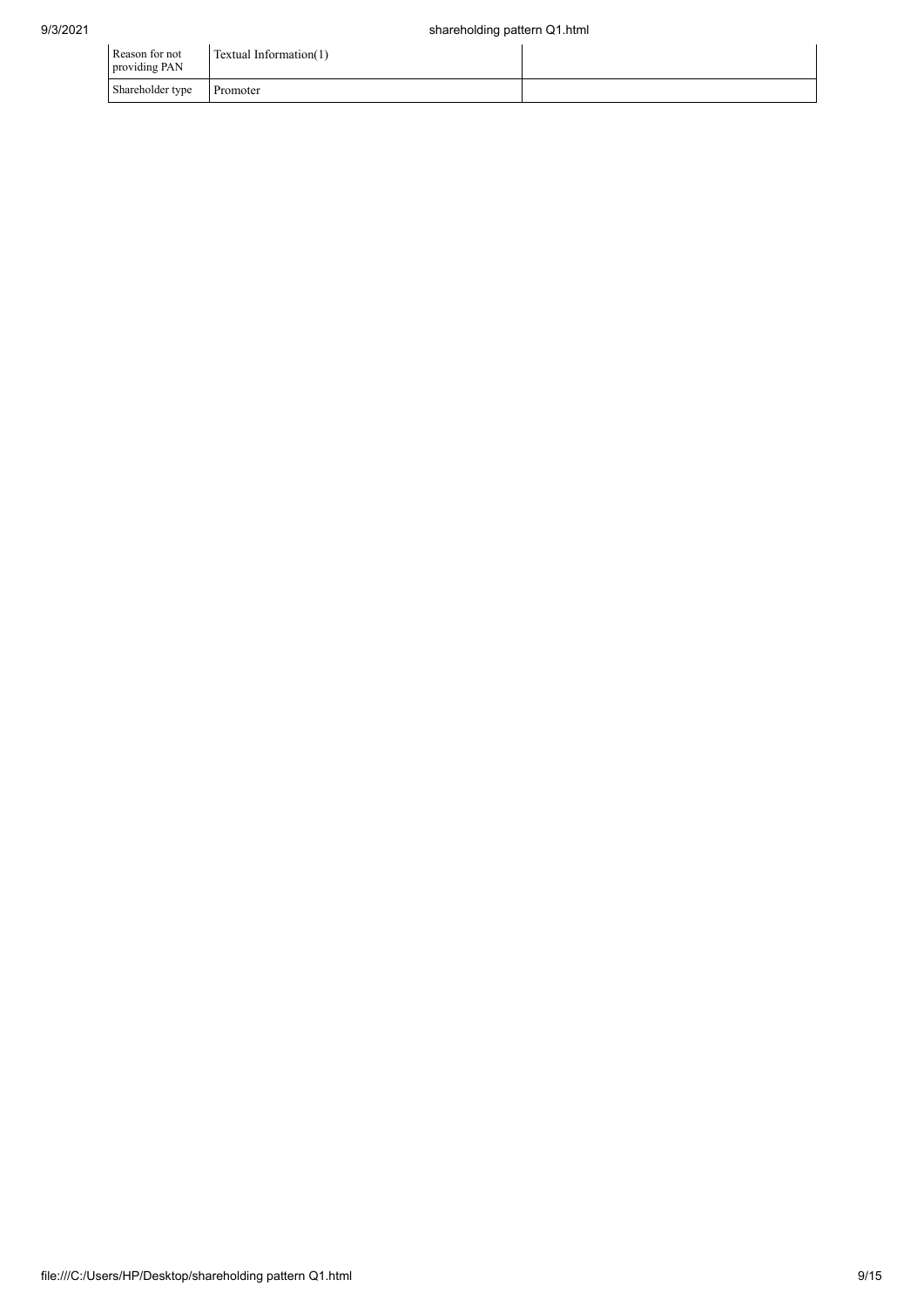|                        | <b>Text Block</b>                                                      |
|------------------------|------------------------------------------------------------------------|
| Textual Information(1) | Since, the holder is President of India, who is in the exempt category |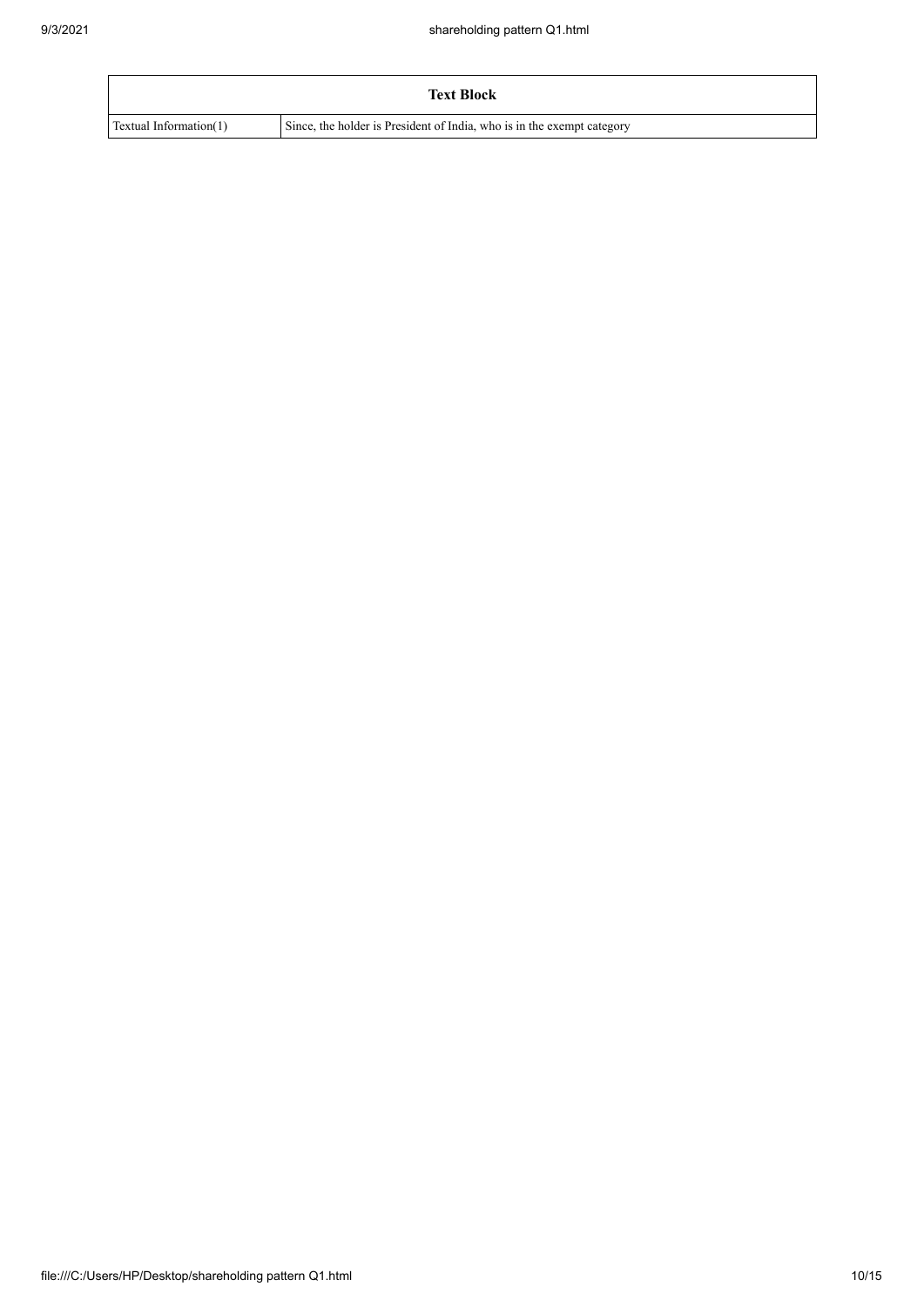| Any Other (specify)                                                                                                                                                                     |                              |                     |                                     |                                              |                                           |                            |                                              |  |  |  |
|-----------------------------------------------------------------------------------------------------------------------------------------------------------------------------------------|------------------------------|---------------------|-------------------------------------|----------------------------------------------|-------------------------------------------|----------------------------|----------------------------------------------|--|--|--|
| Searial No.                                                                                                                                                                             | 1                            | $\overline{2}$      | $\mathfrak z$                       | $\overline{4}$                               | 5                                         | 6                          | $\sqrt{ }$                                   |  |  |  |
| Category                                                                                                                                                                                | Non-Resident<br>Indian (NRI) | Clearing<br>Members | Others                              | Others                                       | Others                                    | <b>Bodies</b><br>Corporate | Others                                       |  |  |  |
| Category / More<br>than 1 percentage                                                                                                                                                    | Category                     | Category            | Category                            | More than 1<br>percentage of<br>shareholding | Category                                  | Category                   | More than 1<br>percentage of<br>shareholding |  |  |  |
| Name of the<br>Shareholders (I)                                                                                                                                                         |                              |                     | Oualified<br>Institutional<br>Buyer | Life Insurance<br>Corpoartion of India       | Non Resident<br>Indian Non<br>Repatriable |                            | The Indian Hotels<br>Limited                 |  |  |  |
| PAN(II)                                                                                                                                                                                 |                              |                     |                                     | AAACL0582H                                   |                                           |                            | AAACT3957G                                   |  |  |  |
| No. of the<br>Shareholders (I)                                                                                                                                                          | 96                           | 128                 | $\mathbf{1}$                        | 1                                            | 44                                        | 92                         | 1                                            |  |  |  |
| No. of fully paid<br>up equity shares<br>held (IV)                                                                                                                                      | 32579                        | 91560               | 2309840                             | 2309840                                      | 10785                                     | 6871668                    | 6750275                                      |  |  |  |
| No. Of Partly paid-<br>up equity shares<br>held(V)                                                                                                                                      |                              |                     |                                     |                                              |                                           |                            |                                              |  |  |  |
| No. Of shares<br>underlying<br>Depository<br>Receipts (VI)                                                                                                                              |                              |                     |                                     |                                              |                                           |                            |                                              |  |  |  |
| Total nos. shares<br>held $(VII) = (IV) +$<br>$(V)$ + $(VI)$                                                                                                                            | 32579                        | 91560               | 2309840                             | 2309840                                      | 10785                                     | 6871668                    | 6750275                                      |  |  |  |
| Shareholding as a<br>% of total no. of<br>shares (calculated<br>as per SCRR,<br>1957) (VIII) As a<br>% of $(A+B+C2)$                                                                    | 0.04                         | 0.11                | 2.69                                | 2.69                                         | 0.01                                      | 8.01                       | 7.87                                         |  |  |  |
| Number of Voting Rights held in each class of securities (IX)                                                                                                                           |                              |                     |                                     |                                              |                                           |                            |                                              |  |  |  |
| Class eg: X                                                                                                                                                                             | 32579                        | 91560               | 2309840                             | 2309840                                      | 10785                                     | 6871668                    | 6750275                                      |  |  |  |
| Class eg:y                                                                                                                                                                              |                              |                     |                                     |                                              |                                           |                            |                                              |  |  |  |
| Total                                                                                                                                                                                   | 32579                        | 91560               | 2309840                             | 2309840                                      | 10785                                     | 6871668                    | 6750275                                      |  |  |  |
| Total as a % of<br>Total Voting rights                                                                                                                                                  | 0.04                         | 0.11                | 2.69                                | 2.69                                         | 0.01                                      | 8.01                       | 7.87                                         |  |  |  |
| No. Of Shares<br>Underlying<br>Outstanding<br>convertible<br>securities $(X)$                                                                                                           |                              |                     |                                     |                                              |                                           |                            |                                              |  |  |  |
| No. of Shares<br>Underlying<br>Outstanding<br>Warrants (Xi)                                                                                                                             |                              |                     |                                     |                                              |                                           |                            |                                              |  |  |  |
| No. Of Shares<br>Underlying<br>Outstanding<br>convertible<br>securities and No.<br>Of Warrants (Xi)<br>(a)                                                                              |                              |                     |                                     |                                              |                                           |                            |                                              |  |  |  |
| Shareholding, as a<br>% assuming full<br>conversion of<br>convertible<br>securities (as a<br>percentage of<br>diluted share<br>capital) $(XI)$ =<br>$(VII)+(X)$ As a %<br>of $(A+B+C2)$ | 0.04                         | 0.11                | 2.69                                | 2.69                                         | 0.01                                      | 8.01                       | 7.87                                         |  |  |  |
| Number of Locked in shares (XII)                                                                                                                                                        |                              |                     |                                     |                                              |                                           |                            |                                              |  |  |  |
| No. (a)                                                                                                                                                                                 |                              |                     |                                     |                                              |                                           |                            |                                              |  |  |  |
| As a % of total<br>Shares held (b)                                                                                                                                                      |                              |                     |                                     |                                              |                                           |                            |                                              |  |  |  |

 $\overline{\phantom{a}}$ 

 $\mathbf{I}$ 

 $\mathsf{l}$ 

 $\mathsf{l}$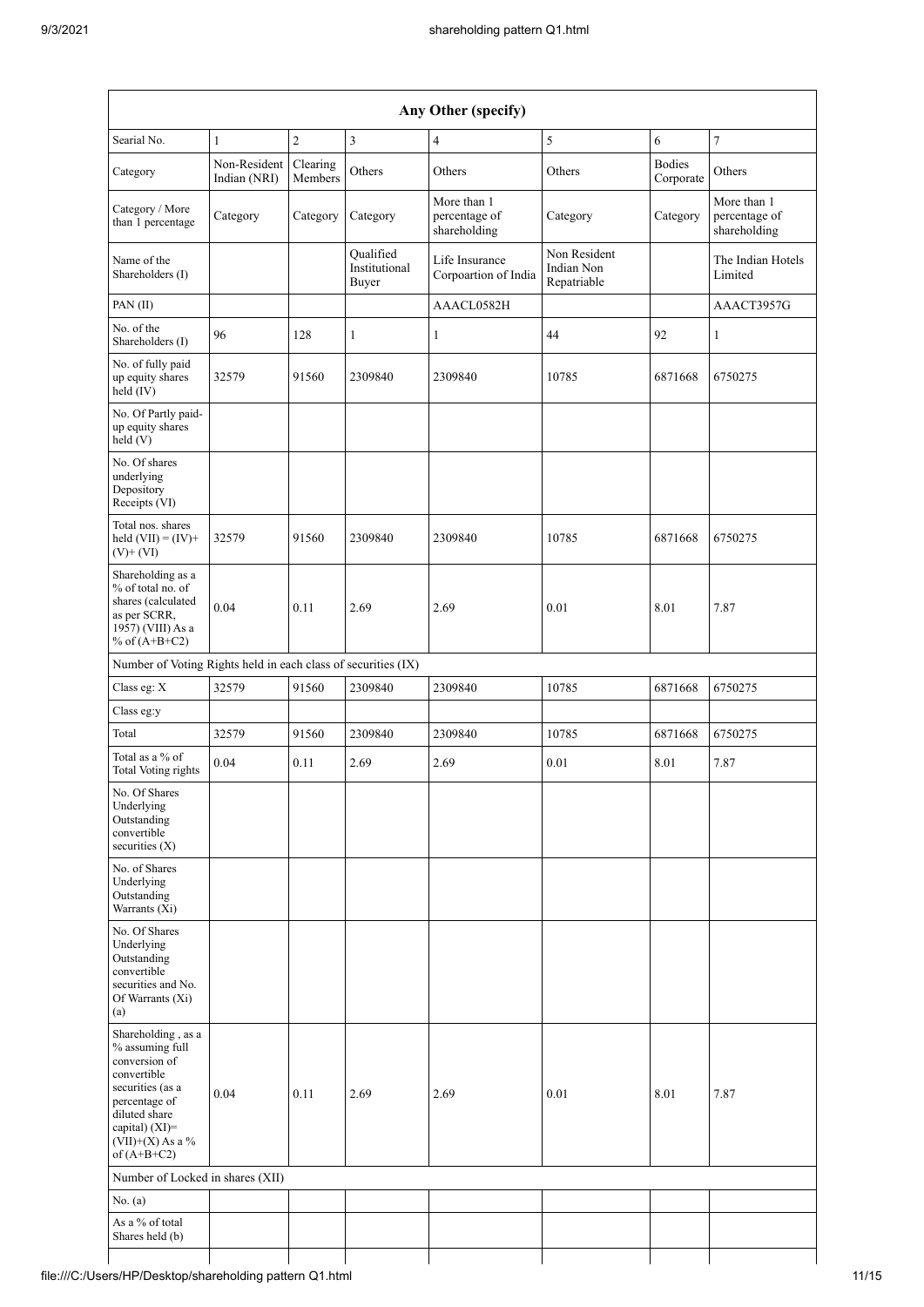## 9/3/2021 shareholding pattern Q1.html

| Number of equity<br>shares held in<br>dematerialized<br>form $(XIV)$ | 32579 | 91560 | 2309840 | 2309840 | 10785 | 6871668 | 6750275 |
|----------------------------------------------------------------------|-------|-------|---------|---------|-------|---------|---------|
| Reason for not providing PAN                                         |       |       |         |         |       |         |         |
| Reason for not<br>providing PAN                                      |       |       |         |         |       |         |         |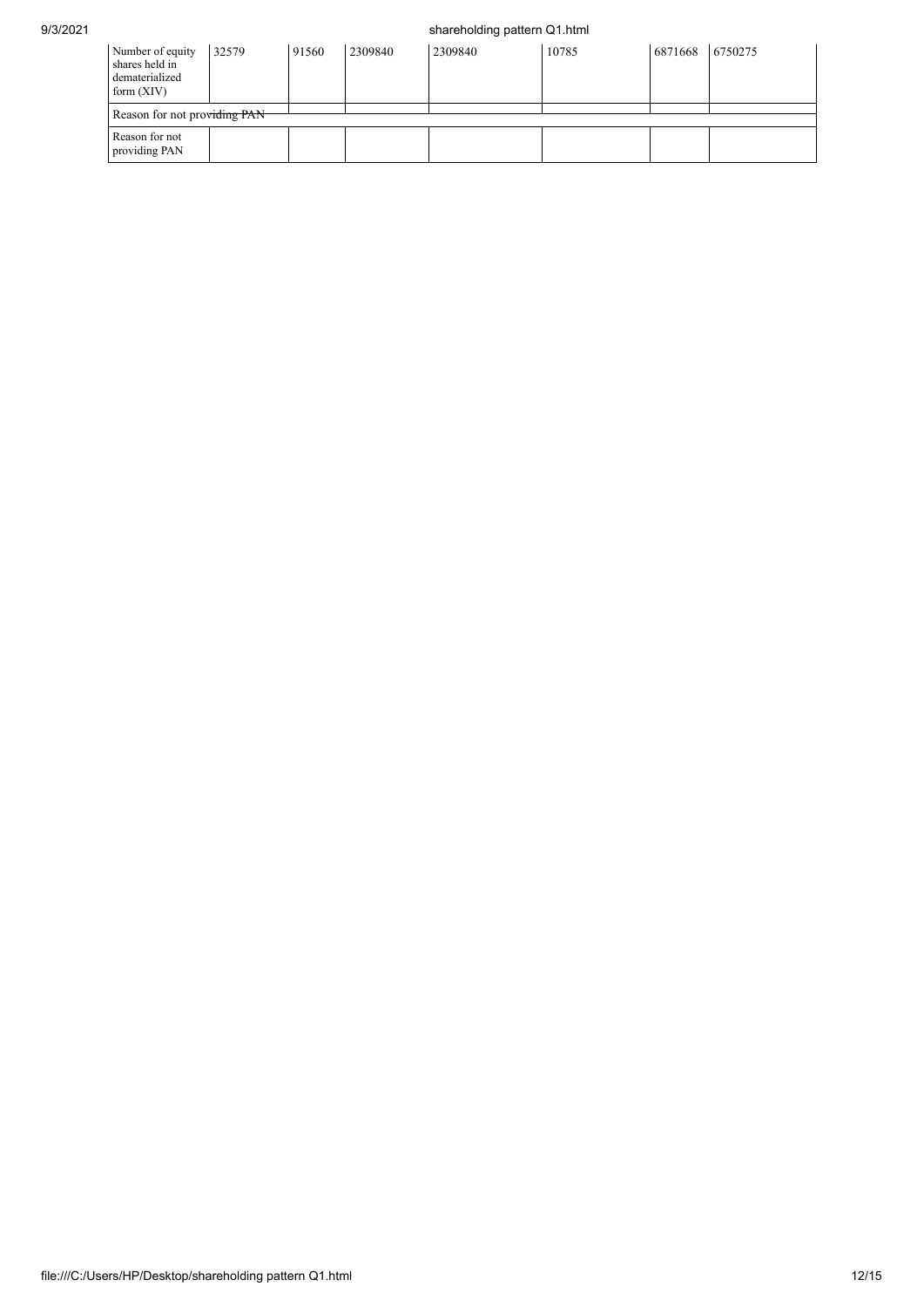| Any Other (specify)                                                                                                                                                                  |                                                               |                       |  |  |  |
|--------------------------------------------------------------------------------------------------------------------------------------------------------------------------------------|---------------------------------------------------------------|-----------------------|--|--|--|
| Searial No.                                                                                                                                                                          | 8                                                             |                       |  |  |  |
| Category                                                                                                                                                                             | <b>IEPF</b>                                                   |                       |  |  |  |
| Category / More<br>than 1 percentage                                                                                                                                                 | Category                                                      |                       |  |  |  |
| Name of the<br>Shareholders (I)                                                                                                                                                      |                                                               | Click here to go back |  |  |  |
| PAN(II)                                                                                                                                                                              |                                                               | Total                 |  |  |  |
| No. of the<br>Shareholders (I)                                                                                                                                                       | 1                                                             | 362                   |  |  |  |
| No. of fully paid<br>up equity shares<br>$\text{held}(\text{IV})$                                                                                                                    | 900                                                           | 9317332               |  |  |  |
| No. Of Partly paid-<br>up equity shares<br>held (V)                                                                                                                                  |                                                               |                       |  |  |  |
| No. Of shares<br>underlying<br>Depository<br>Receipts (VI)                                                                                                                           |                                                               |                       |  |  |  |
| Total nos. shares<br>held $(VII) = (IV) +$<br>$(V)$ + $(VI)$                                                                                                                         | 900                                                           | 9317332               |  |  |  |
| Shareholding as a<br>% of total no. of<br>shares (calculated<br>as per SCRR,<br>$19\bar{5}7$ ) (VIII) As a<br>% of $(A+B+C2)$                                                        | $\overline{0}$                                                | 10.86                 |  |  |  |
|                                                                                                                                                                                      | Number of Voting Rights held in each class of securities (IX) |                       |  |  |  |
| Class eg: X                                                                                                                                                                          | 900                                                           | 9317332               |  |  |  |
| Class eg:y                                                                                                                                                                           |                                                               |                       |  |  |  |
| Total                                                                                                                                                                                | 900                                                           | 9317332               |  |  |  |
| Total as a % of<br><b>Total Voting rights</b>                                                                                                                                        | $\overline{0}$                                                | 10.86                 |  |  |  |
| No. Of Shares<br>Underlying<br>Outstanding<br>convertible<br>securities (X)                                                                                                          |                                                               |                       |  |  |  |
| No. of Shares<br>Underlying<br>Outstanding<br>Warrants (Xi)                                                                                                                          |                                                               |                       |  |  |  |
| No. Of Shares<br>Underlying<br>Outstanding<br>convertible<br>securities and No.<br>Of Warrants (Xi)<br>(a)                                                                           |                                                               |                       |  |  |  |
| Shareholding, as a<br>% assuming full<br>conversion of<br>convertible<br>securities (as a<br>percentage of<br>diluted share<br>capital) (XI)=<br>$(VII)+(X)$ As a %<br>of $(A+B+C2)$ | $\boldsymbol{0}$                                              | 10.86                 |  |  |  |
| Number of Locked in shares (XII)                                                                                                                                                     |                                                               |                       |  |  |  |
| No. (a)                                                                                                                                                                              |                                                               |                       |  |  |  |
| As a % of total<br>Shares held (b)                                                                                                                                                   |                                                               |                       |  |  |  |
| Number of equity<br>shares held in<br>dematerialized<br>form (XIV)                                                                                                                   | 900                                                           | 9317332               |  |  |  |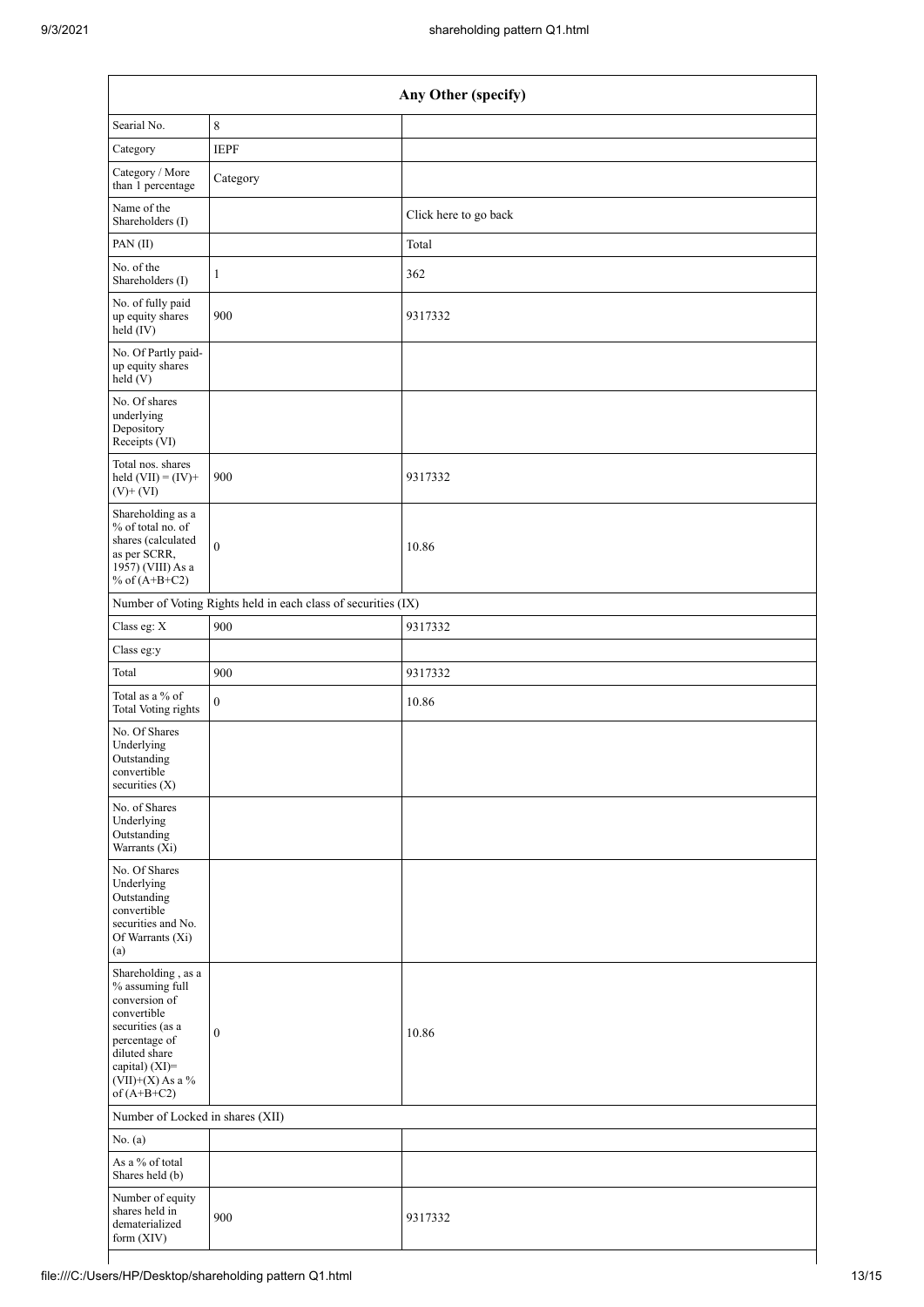Reason for not providing PAN

| Reason for not providing PAN    |  |  |  |  |
|---------------------------------|--|--|--|--|
| Reason for not<br>providing PAN |  |  |  |  |